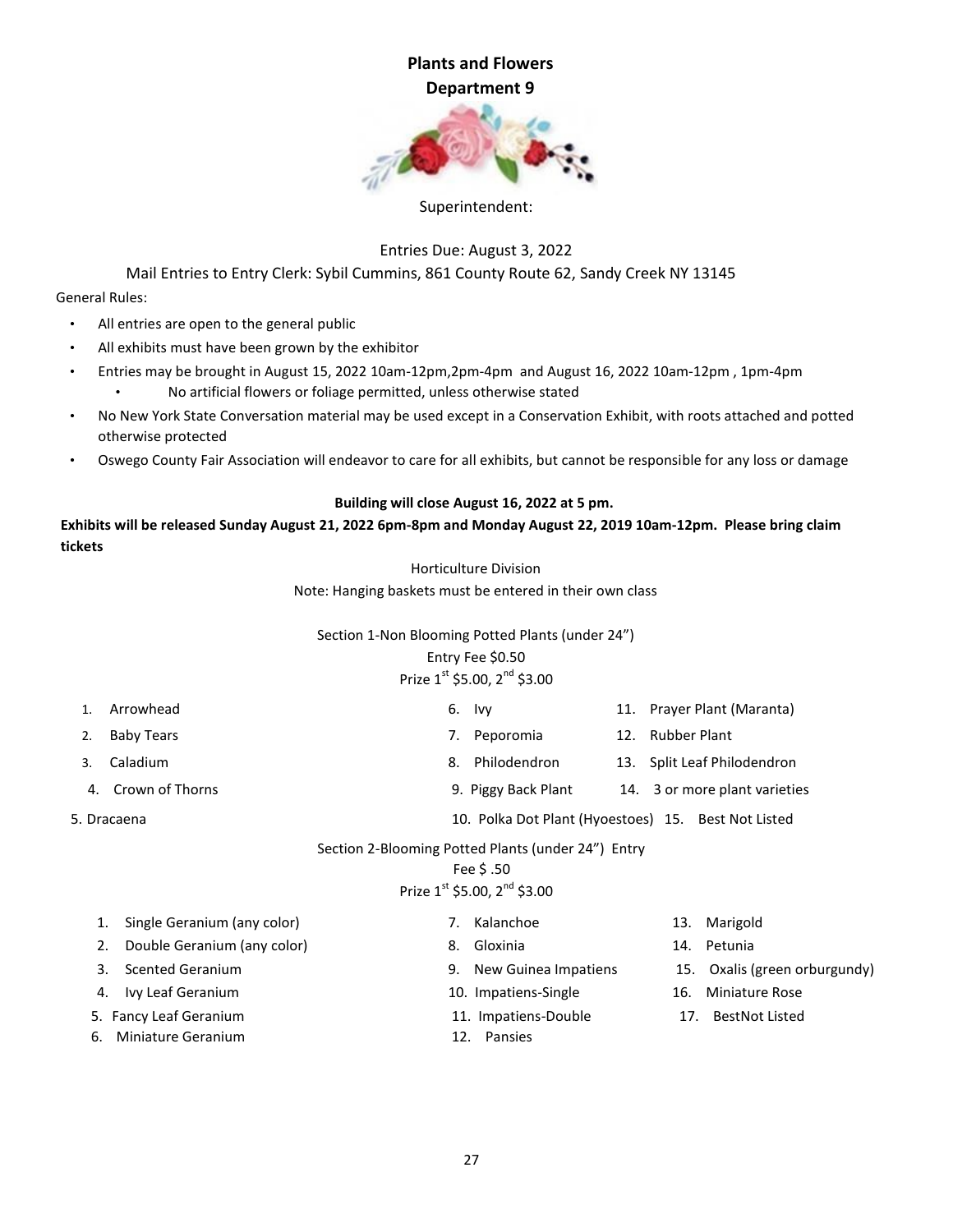Section 3 Non Blooming Hanging Plants (under 24")

#### Entry Fee \$.50

# Prize  $1^{\text{st}}$  \$5.00,  $2^{\text{nd}}$  \$3.00

| 1. | Boston fern                                   |                                          | 7. | Philodendron                                                                                          | 13. | <b>String of Pearls</b> |  |
|----|-----------------------------------------------|------------------------------------------|----|-------------------------------------------------------------------------------------------------------|-----|-------------------------|--|
| 2. | <b>Burros Tail</b>                            |                                          | 8. | Pothos                                                                                                | 14. | Swedish Ivy             |  |
| 3. | Fern                                          |                                          | 9. | <b>Purple Passion</b>                                                                                 | 15. | Sword Fern              |  |
| 4. | Grape Leafy Ivy                               |                                          |    | 10. Rabbit Foot Fern                                                                                  | 16. | Wandering Jew           |  |
| 5. | Ivy-Plain Green                               |                                          |    | 11. Spider Plant (green or variegated)                                                                |     | 17. Best Not Listed     |  |
| 6. | Ivy-Variegated                                |                                          |    | 12. Strawberry Plant                                                                                  |     |                         |  |
|    | Section 4-Blooming Hanging Plants (under 24") |                                          |    |                                                                                                       |     |                         |  |
|    |                                               |                                          |    | Entry Fee \$.50                                                                                       |     |                         |  |
|    |                                               | Prize 1st \$5.00, 2 <sup>nd</sup> \$3.00 |    |                                                                                                       |     |                         |  |
|    |                                               |                                          |    |                                                                                                       |     |                         |  |
|    | 1.                                            | Begonia-Tuberous                         | 6. | Geranium-Hanging                                                                                      | 11. | Impatiens-Single Bloom  |  |
|    | 2.                                            | Begonia-Wax                              | 7. | Geranium-Ivy                                                                                          | 12. | Lobelia                 |  |
|    | 3.                                            | Bridal Veil (Basket Grass)               | 8. | Hoya-In Bloom                                                                                         |     | 13. Petunia             |  |
|    | 4.                                            | Chenille Plant Fuchsia                   | 9. | Impatiens-Double Bloom                                                                                | 14. | 3 or more varieties     |  |
|    |                                               | 5. Fuchsia-Single Bloom                  |    | 10. Impatiens-New Guinea                                                                              | 15. | <b>Best Not Listed</b>  |  |
|    |                                               |                                          |    | Section 5-Potted Begonias in Bloom<br>Entry Fee \$.50<br>Prize $1^{st}$ \$5.00,2 <sup>nd</sup> \$3.00 |     |                         |  |
|    |                                               |                                          |    |                                                                                                       |     |                         |  |
|    | 1.                                            | Wax-Single any color                     | 4. | Tuberous-double any color                                                                             | 7.  | <b>Best Not Listed</b>  |  |
|    | 2.                                            | Wax-double any color                     | 5. | Reiger Begonia                                                                                        |     |                         |  |
|    | 3.                                            | Tuberous-single any color                | 6. | 3 different colors                                                                                    |     |                         |  |

# Section 6-Potted Succulents (not in hanging baskets) Entry Fee \$.50 Prize  $1^{st}$  \$5.00,  $2^{nd}$  \$3.00

| Small Cactus (under 4") not Christmas 5. Christmas Type Cactus (under 12") |         | 9. Jade (Crassula Portulacca) |
|----------------------------------------------------------------------------|---------|-------------------------------|
| Medium Cactus (4-8") not Christmas 6. Christmas Type Cactus (over 12")     |         | 10. 3 or more varieties       |
| Large Cactus (over 8") not Christmas                                       | 7. Aloe | 11. Best Not Listed           |

4. Cactus Garden (4-8") not Christmas 8. Hens and Chicks

Section 7-African Violets Single Crown must be in bloom; Miniature Violets may have multiple crowns Entry Fee \$.50 Prize  $1^{st}$  \$5.00,  $2^{ND}$  \$3.00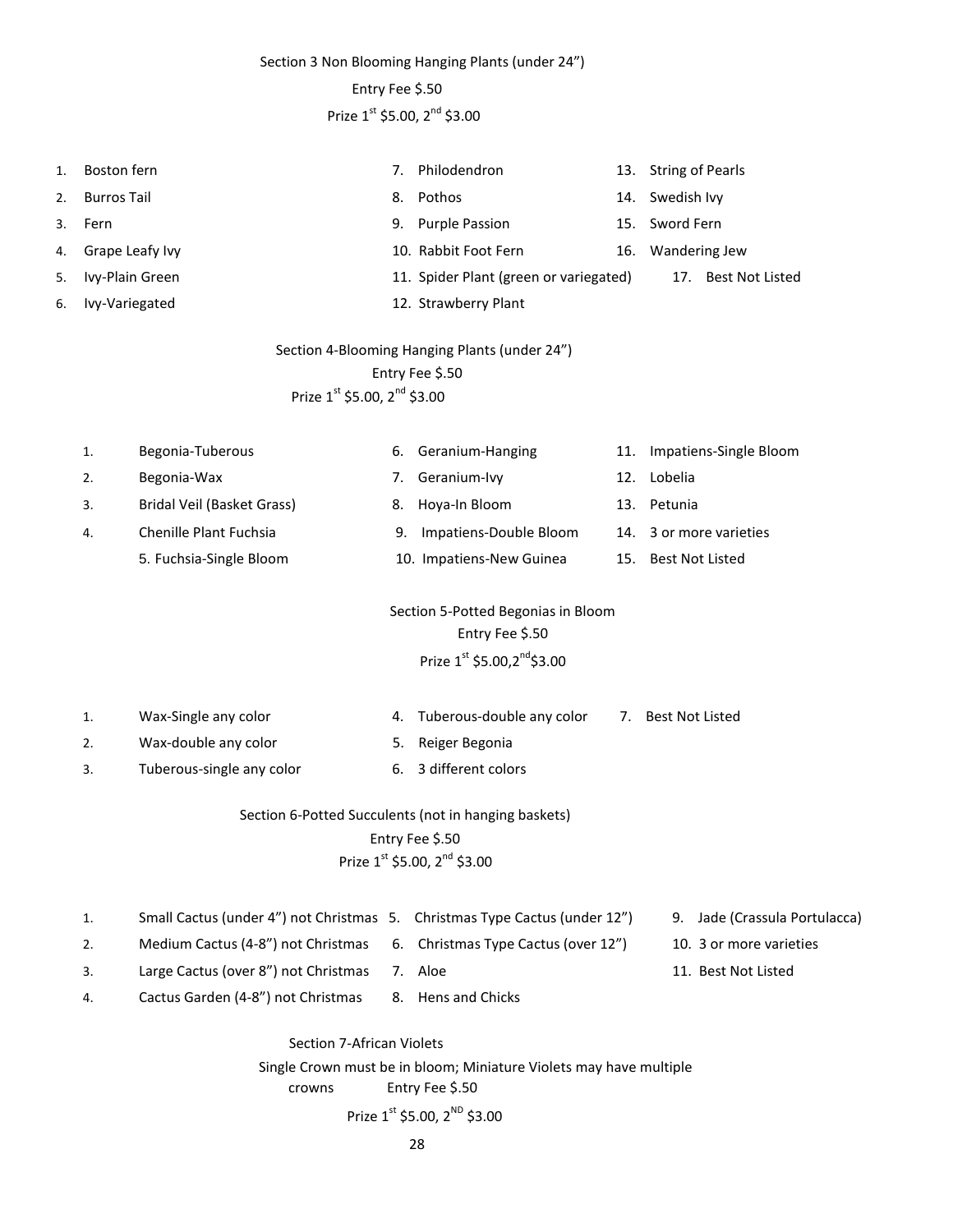- 1. Single-any color 3. Double-any color 5. Best Not Listed
	-

- 2. Miniature-any color 120 and 2. Trailing-any color
	-

#### Section 8-Potted Herbs & Misc. Potted Plants

#### Entry Fee \$.50

# Prize 1st \$5.00, 2<sup>nd</sup> \$3.00

- 1. Terrarium 13. Chives 13. Chives 13. Chives 13. Chives 13. Chives 13. Chives 2. Dish Garden 8. Oregano 14. Tarragon 3. Bonsal 9. Parsley 15. 3 or more herbs in a container 4. Basil 10. Rosemary 16. Best Not Listed 5. Coriander 11. Sage 6. Dill 12. Thyme Section-9 Window Boxes, Urns, or other Unusual Container Entry Fee \$.50 1  $1<sup>st</sup>$  \$5.00,  $2<sup>nd</sup>$  \$3.00 1. Geraniums (in bloom) 4. Petunias (in bloom) 7. Pansies (in bloom) 2. Coleus (may be mixed varieties) 5. Impatiens (in bloom) 8. Best Not Listed 3. Begonias (in bloom) 6. Mixed Plants (some in bloom) Section 10-Floor Plants (over 24") Entry Fee \$.50 Prize  $1^{\text{st}}$  \$5.00,  $2^{\text{nd}}$  \$3.00
- 
- 1. Norfolk 5. Schefflera (Arboricola) 9. Parlor Palm
- 2. Yucca 6. Philodendron 10. Areca Palm
- 3. Pothos 7. Peace Lily (Spathiphyllum) 11. Bamboo Palm
	- -

# **Annuals**

Section-11 Marigolds Entry Fee \$.30 Prize  $1^{st}$  \$3.00,  $2^{nd}$  \$2.00

- Listed
- 1. Dwarf Single Yellow-3 blooms, under 1½" 4. Dwarf Double-Orange-3 blooms, under 1½" 7. Best Not
- 
- 
- 
- 4. Ficus Benjamin 8. Rubber Plant 12. Best Not Listed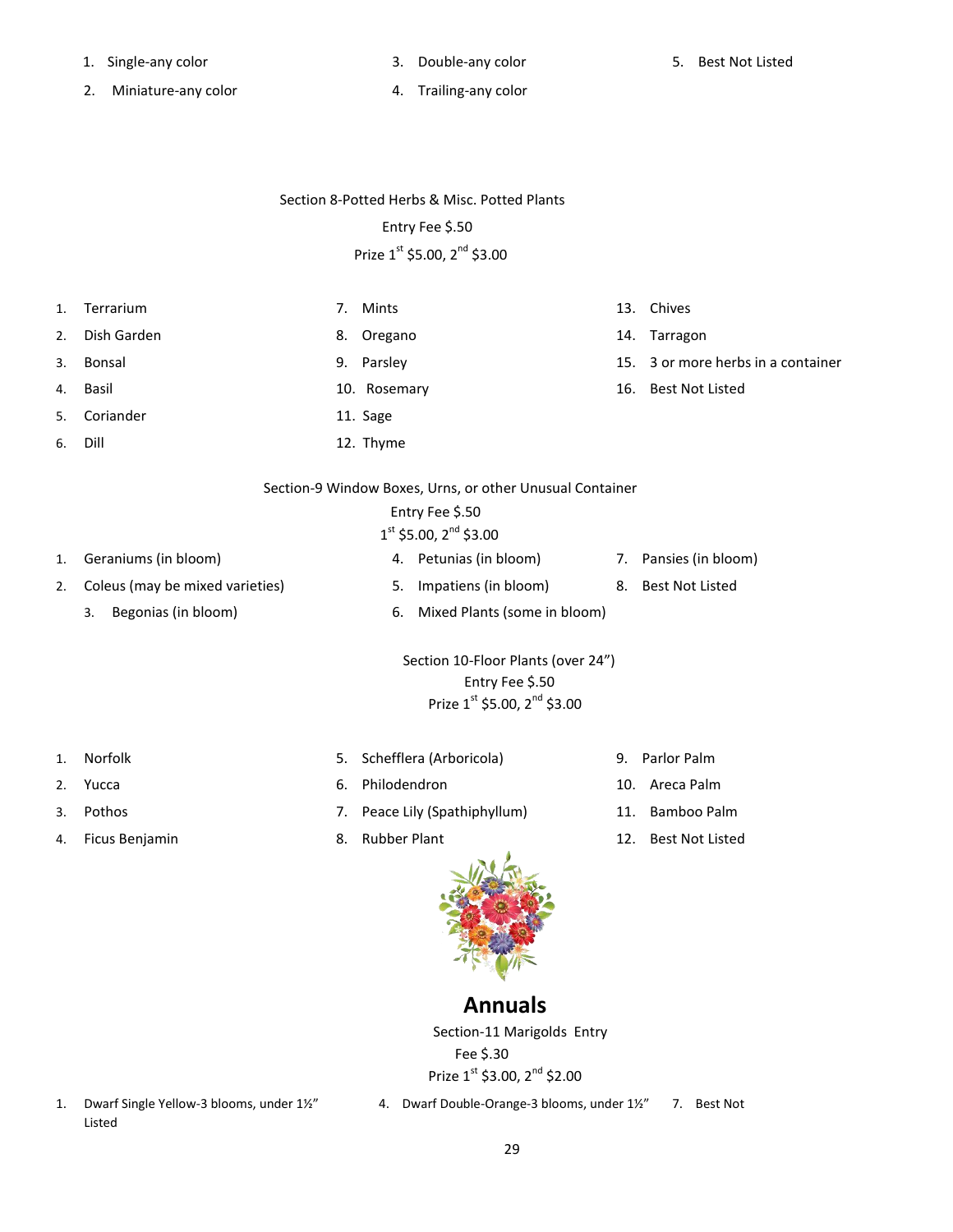- 2. Dwarf Single Orange-3 blooms, under 1½" 5. Giant Double-Yellow-3 blooms over 2"
- 3. Dwarf Double Yellow-3 blooms, under 1½" 6. Giant Double-Orange-3 blooms over 2"

## Section 12-Petunias Entry Fee \$.30 Prize  $1^{st}$  \$3.00,  $2^{nd}$  \$2.00

1. Single Bedding Type-1 spray any color 3. Single Giant- 1 spray any color 5. Cascading Type- any color 2. Double Bedding Type-1 spray any color **4.** Double Giant-1 spray any color 6. Best Not Listed

#### Section 13-Miscellaneous

### 3 stems in good proportion to size of bloom Entry Fee \$.30

# Prize  $1^{st}$  \$3.00,  $2^{nd}$  \$2.00

| 1. | Asters (double)              | 11. Dahlias-grown from seed   | 20. Salvia                |
|----|------------------------------|-------------------------------|---------------------------|
| 2. | Asters (single)              | 12. Dahlias-tuberous type     | 21. Snapdragon            |
| 3. | <b>Bachelor Buttons</b>      | 13. Dianthus                  | 22. Statice Sinuata       |
| 4. | Bells of Ireland             | 14. Foxglove                  | 23. Strawflower           |
| 5. | Calendula                    | 15. Gloriosa Daisy            | 24. Sunflower             |
| 6. | Candytuft                    | 16. Holly Hock, double-1 stem | 25. Sweet Peas (not wild) |
| 7. | Canterbury Bells (campanula) | 17. Holly Hock-single-1 stem  | 26. Sweet William         |
| 8. | Celosia                      | 18. Larkspur-any color        | 27. Zinnia                |
| 9. | Cleome                       | 19. Pansies                   | 28. Best Not Listed       |

10. Cosmes

#### Section 14-Pernnials

Three stems in bloom, (except where mentioned) Entry Fee \$.30

## Prize  $1^{st}$  \$3.00,  $2^{nd}$  \$2.00

- 1. Asiatic Type Lily-orange 1 Stem 11. Daisy-Marguerite 21. Monarda-Bee Balm
- 
- 
- 
- 
- 
- 
- 
- 
- 
- 
- 
- 
- 
- 35. Coral Bells 41. Liatris
- 36. Daisy-English 42. Lupine
- 
- 
- 2. Asiatic Type Lily-Red-1 Stem 12. Daisy-Shasta 22. Oneothera-Sundrops 3. Asiatic Type-Lily-White Stem 13. Delphinium 23. Pearly-Everlasting Anaphalis 4. Asiatic Type-Lily-Yellow Stem 14. Dianthus-Maiden 24. Peony-double-1 Stem 5. Astilbe 15. Double Day Lily-1 Stem 25. Peony-single-1 Stem 6. Baby's Breath 16. Echinops-Globe Thistle 26. Phlox 7. Balloon Flower 17. Feverfew-Matricaria 27. Red Hot Poker 8. Calla Lily-Stem or Scape 18. Gaillardia-Blanket Flower 28. Scabiosa-Pincushion Flower 9. Calliopsis 19. Hosta 29. Single Day Lily-Stem or Scrape 10. Campanula 20. Inula 30. Stokesia 31. Carnation 37. Iris-Bearded 43. Veronica 32. Clemantis 1 bloom 38. Iris-Japanese 44. Viola or Johnny Jump Up 33. Columbine (hybrid) 39. Lambsear 45. Yarrow-Achillea 34. Coneflower 40. Lavender 46. Best Not Listed
	-
	-

## Section 15-Cut Herbs Entry Fee \$.30 Prize  $1^{st}$  \$3.00,  $2^{nd}$  \$2.00

- 1. Basil 5. Oregano 9. Thyme
- 2. Cilantro 6. Parsley 10. Chives
	- 30
- -
	-
- 
- 
- 
- 
- 
- 
- 
-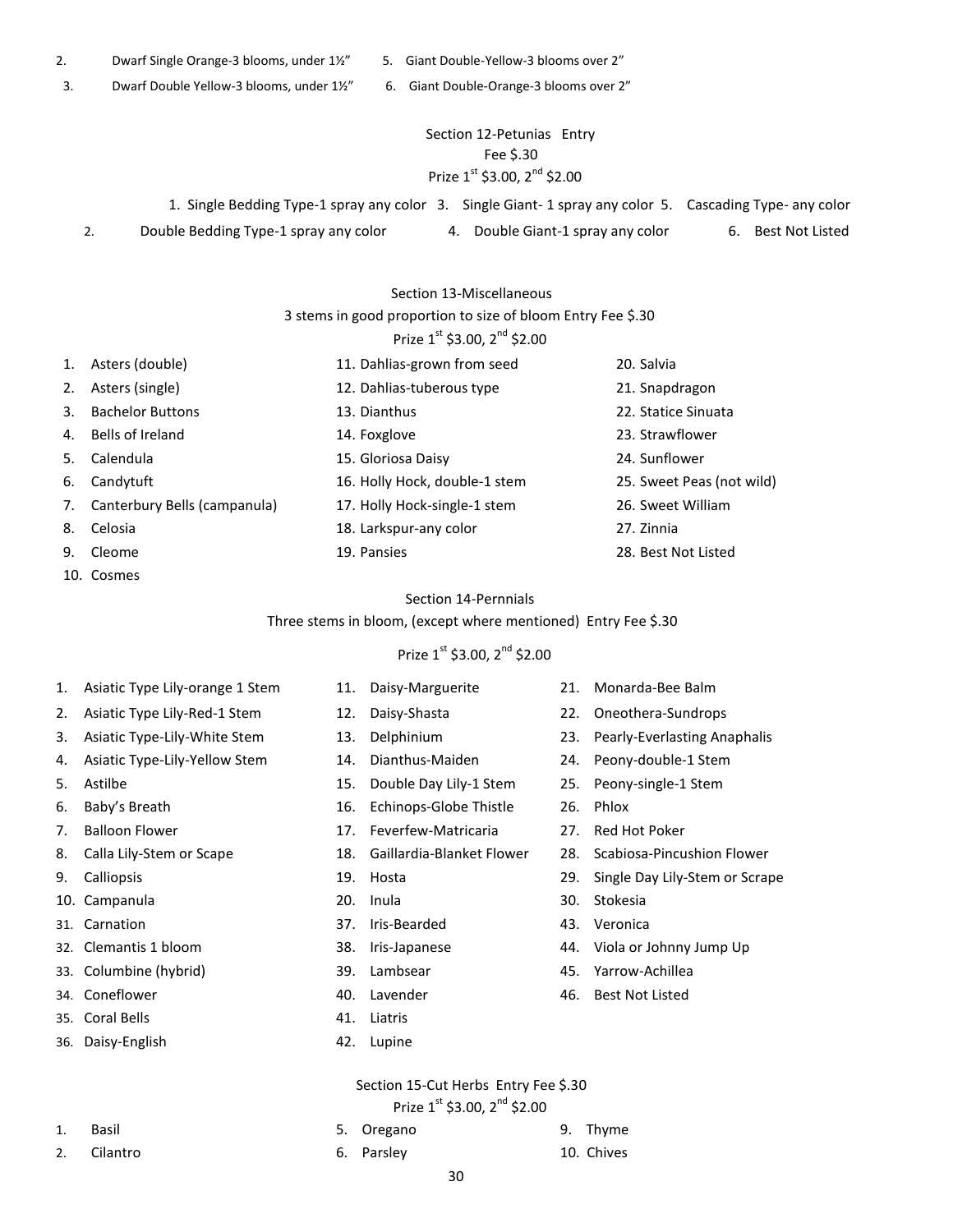3. Dill 7. Rosemary 11. Tarragon

4. Mints 6. Sage 12. Best Not Listed

# Section 16-Rose Entry Fee \$.30 Prize  $1^{st}$  \$3.00,  $2^{nd}$  \$2.00

- 1. Hybrid Tea-Disbudded-1 bloom 4. Old Garden Rose 7. Climbing Rose
- 2. Grandiflora-1 Stem with side buds or bloom 5. Mini Rose-3 Stem 8. Best Not Listed
	-
- 
- 
- 3. Floribunda-1 Stem 6. Shrub Rose

## Section 17-Potted Orchids Entry Fee \$.30

Prize  $1^{st}$  \$3.00, 2nd \$2.00

1. Any Blooming Orchid

### Section 18-Floral Artistic Design

- Flowers used in Artistic Design section need to be grown by exhibitor
- All entries are judged on the interpretation of theme, condition of materials used, quality of accessories where allowed, originality, coordination of color and overall floral design
- Fresh flowers and plant materials must be used, except where noted
- Floral foam or other mechanics may be used in containers
- Exhibitor may cover flat surfaces and backdrop, for the area specified in the class, but is not mandatory
- Garden clean up and pick up of plants and flowers are August 21, 202 6-9pm and August 22, 2022 10am-12pm

#### Scale of Points

| Interpretation of Class               | 0-20 points | Quality of plant materials 0-20 points        |             |
|---------------------------------------|-------------|-----------------------------------------------|-------------|
| Creativity and expression 0-20 points |             | Quality of accessories                        | 0-20 points |
|                                       |             | Color and harmony of all elements 0-20 points |             |

General Theme: "Best Days Ever" Premium:  $1^{st}$  \$8.00,  $2^{nd}$  \$6.00 Entry Fee \$1.00

## 1. "Sunshine Bouquet"

- A floral arrangement using fresh or dried flowers. Embellishments and/or accessories must be used...
- It will be viewed from all sides
- Space allowed 24"w x 30"h x 24" d
- 2. "Where Friends Meet"
	- A floral arrangement using fresh or dried wildflowers.
	- Embellishments and/or accessories must be used.
	- It will be viewed from all sides
	- Space allowed 30"w x 30"h x 30"d